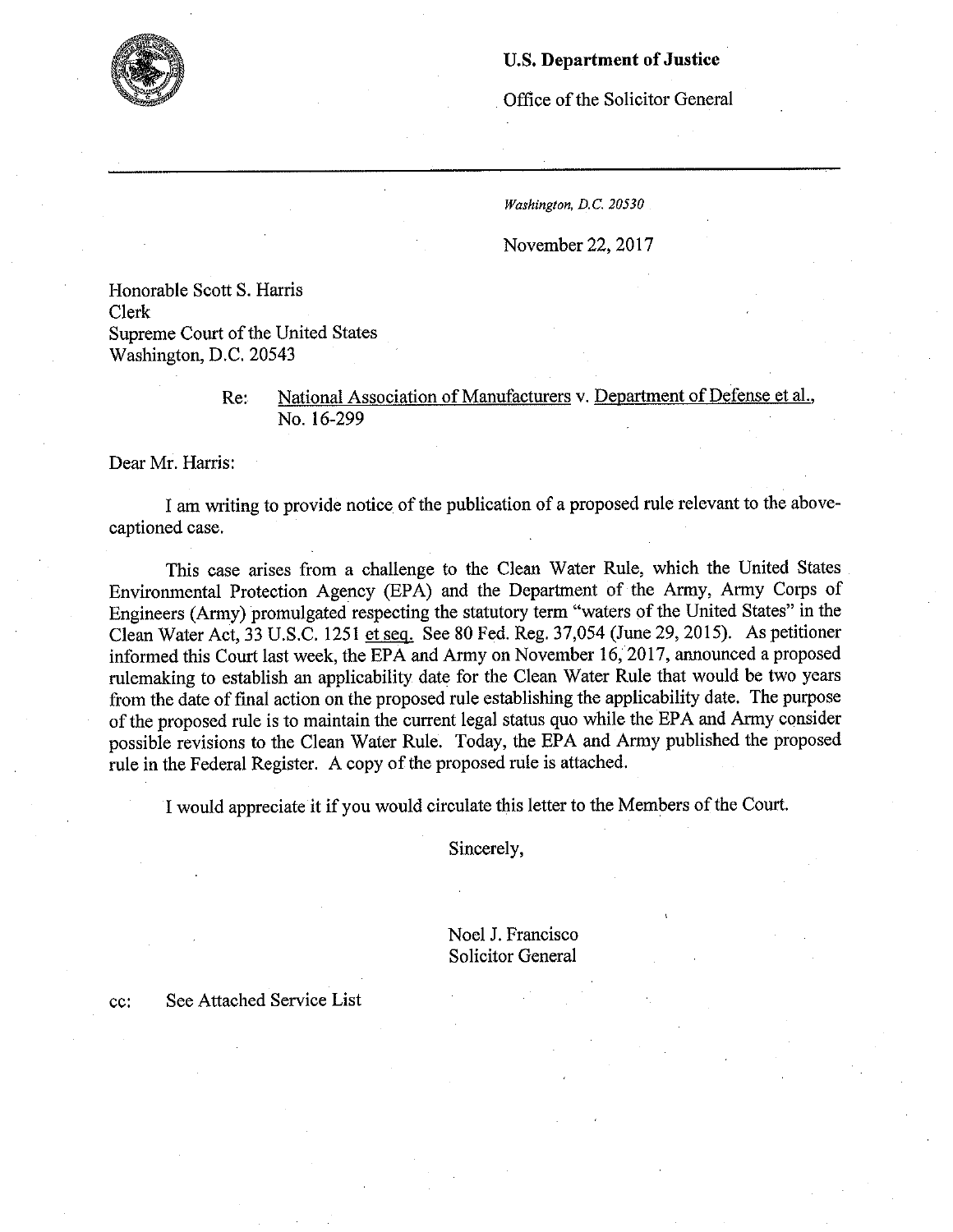55542

information whose disclosure is

#### **DEPARTMENT OF DEFENSE**

Department of the Army, Corps of **Engineers** 

### 33 CFR Part 328

## **ENVIRONMENTAL PROTECTION AGENCY**

40 CFR Parts 110, 112, 116, 117, 122, 230, 232, 300, 302, and 401

[EPA-HQ-OW-2017-0644; FRL-9970-57-**OWI** 

#### RIN 2040-AF80

#### Definition of "Waters of the United **States"-Addition of an Applicability** Date to 2015 Clean Water Rule

AGENCY: Department of the Army, Corps of Engineers, Department of Defense; and Environmental Protection Agency  $EPA$ ).

#### ACTION: Proposed rule.

**SUMMARY:** The Environmental Protection Agency and the Department of the Army ("the agencies") are proposing to add an applicability date to the "Clean Water Rule: Definition of 'Waters of the United States"" (the "2015 Rule") to two years from the date of final action on this proposal. On October 9, 2015, the Sixth Circuit stayed the 2015 Rule nationwide pending further action of the court, but the Supreme Court is currently reviewing the question of whether the court of appeals has original jurisdiction to review challenges to the 2015 Rule. On February 28, 2017, the President signed an Executive Order, "Restoring the Rule of Law, Federalism, and **Economic Growth by Reviewing the** 'Waters of the United States' Rule." With this proposed rule, the agencies intend to maintain the status quo by proposing to add an applicability date to the 2015 Rule and thus provide continuity and regulatory certainty for regulated entities, the States and Tribes, agency staff, and the public while the agencies continue to work to consider possible revisions to the 2015 Rule. DATES: Comments must be received on or before December 13, 2017.

ADDRESSES: Submit your comments, identified by Docket ID No. EPA-HQ- $OW-2017-0644$ , at  $http://$ www.regulations.gov. Follow the online instructions for submitting comments. Once submitted, comments cannot be edited or removed from Regulations.gov. The agencies may publish any comment received to the public docket. Do not submit electronically any information you consider to be Confidential Business Information (CBI) or other

restricted by statute. Multimedia submissions (audio, video, etc.) must be accompanied by a written comment. The written comment is considered the official comment and should include discussion of all points you wish to make. The agencies will generally not consider comments or comment contents located outside of the primary submission (*i.e.* on the web, cloud, or other file sharing system). For additional submission methods, the full EPA public comment policy, information about CBI or multimedia submissions, and general guidance on making effective comments, please visit http://www2.epa.gov/dockets/ commenting-epa-dockets. FOR FURTHER INFORMATION CONTACT: Ms. Donna Downing, Office of Water (4504-T), Environmental Protection Agency, 1200 Pennsylvania Avenue NW., Washington, DC 20460; telephone number; (202) 566-2428; email address: CWAwotus@epa.gov; or Ms. Stacey Jensen, Regulatory Community of Practice (CECW-CO-R), U.S. Army Corps of Engineers, 441 G Street NW., Washington, DC 20314; telephone number: (202) 761-5903; email address: USACE CWA Rule@usace.army.mil. SUPPLEMENTARY INFORMATION: The **Environmental Protection Agency and** the Department of the Army ("the agencies") are proposing to add an applicability date to the 2015 Clean Water Rule of two years from the date of final action on this proposal. The effective date of the 2015 Rule was August 28, 2015. On July 27, 2017, the agencies published a proposed rule to initiate the first step in a comprehensive, two-step process intended to review and revise, as appropriate and consistent with law, the definition of "waters of the United States" under with Executive Order 13778 signed on February 28, 2017 "Restoring the Rule of Law, Federalism, and Economic Growth by Reviewing the 'Waters of the United States' Rule." The first step in the process (the "Step One rule") proposed to rescind the definition of "waters of the United States" promulgated by the agencies in 2015 in the Code of Federal Regulations and to re-codify the previous definition of 'waters of the United States," which defines the scope of the Clean Water Act. The previous definition is currently in effect pursuant to a decision issued by the U.S. Court of Appeals for the Sixth Circuit staying the 2015 definition of "waters of the United States." In a second step (the "Step Two rule"), the agencies intend to pursue a public notice-and-comment rulemaking in

which the agencies would conduct a substantive re-evaluation of the definition of "waters of the United States." With this proposed rule to add an applicability date to the 2015 Rule, the agencies intend to provide, for an interim period, greater regulatory certainty about the definition of "waters of the United States" in effect while they continue to work on the two-step

rulemaking process.<br>The addition of the applicability date to the 2015 Rule to two years after the date of a final rule under this proposed rulemaking effort would ensure that the regulatory definition of "waters of the United States" that existed prior to promulgation of the rule in 2015 and that has been in effect nationwide since the 2015 Rule was stayed on October 9, 2015, would remain in effect during the ongoing actions undertaken in response to the Executive Order. This proposed rule to add an applicability date to the 2015 Rule would maintain the legal status quo and thus provide continuity and certainty for regulated entities, the States and Tribes, agency staff, and the public. The agencies would administer the regulations as they are currently being implemented, consistent with Supreme Court decisions and longstanding practice as informed by applicable agency guidance documents.<br>State, tribal, and local governments

have well-defined and longstanding relationships with the federal government in implementing CWA programs and these relationships are not altered by this proposed rule. This proposed rule would not establish any new regulatory requirements. Rather, this rule would simply add an applicability date to the 2015 Rule leaving in place the current legal status quo while the agencies continue to engage in substantive rulemaking to reconsider the definition of "waters of the United States.'

#### **I. Background and Discussion of Addition of Applicability Date**

#### A. What This Proposed Rule Does

In 2015, the agencies published the "Clean Water Rule: Definition of Waters of the United States" (80 FR 37054, June 29, 2015), and on October 9, 2015. the U.S. Court of Appeals for the Sixth Circuit stayed the 2015 Rule nationwide pending further action of the court. The 2015 Rule had an effective date of August 28, 2015. The agencies propose to add an applicability date of two years from the date of final action on this proposal. The effective date of the 2015 Rule was established by a document published by the agencies in the Federal .<br>Register (80 FR 37054, June 29, 2015).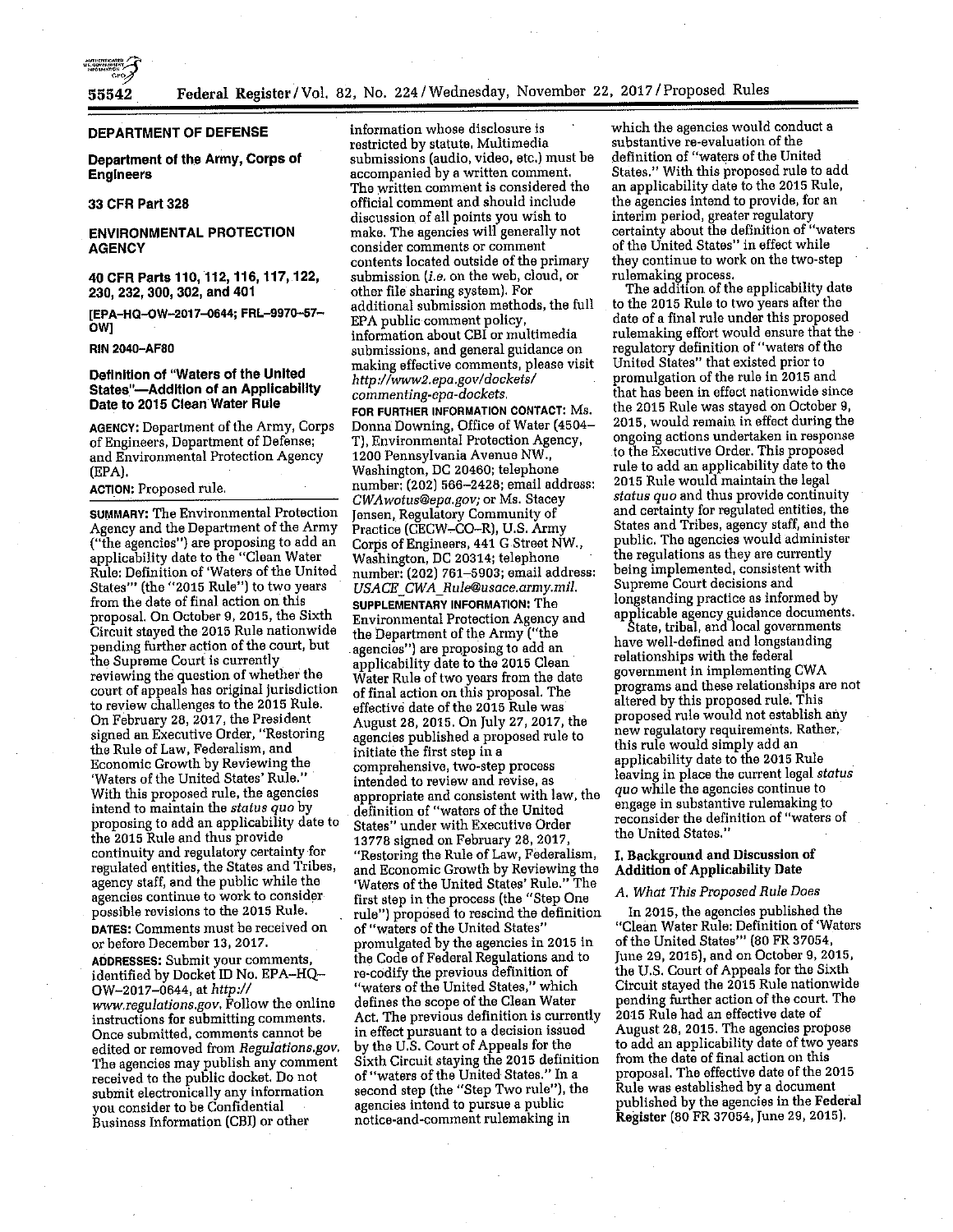The Code of Federal Regulations text does not include an applicability date; therefore, the agencies are proposing to amend the text of the Code of Federal Regulations to add a new applicability date. Until the new applicability date, the agencies would continue to implement the prior regulatory definitions, informed by applicable agency guidance documents and consistent with Supreme Court decisions and longstanding agency practice, as the agencies have been operating pursuant to the Sixth Circuit's October 9, 2015, order.

#### B. History and the Purpose of This Rulemaking

Congress enacted the Federal Water Pollution Control Act Amendments of 1972, Public Law 92-500, 86 Stat. 816, as amended, Public Law 95-217, 91 Stat. 1566, 33 U.S.C. 1251 et seq.<br>("Clean Water Act" or "CWA" or "Act") "to restore and maintain the chemical, physical and biological integrity of the Nation's waters." Section 101(a). A primary tool in achieving that purpose is a prohibition on the discharge of any pollutants, including dredged or fill material, to "navigable waters" except in accordance with the Act. Section 301(a). The CWA provides that "[t]he term 'navigable waters' means the waters of the United States, including the territorial seas." Section 502(7).<br>The regulations defining the "waters"

of the United States" currently in effect were established in large part in 1977 (42 FR 37122, July 19, 1977). While EPA administers most provisions in the CWA, the U.S. Army Corps of Engineers (Corps) administers the permitting program under section 404. During the 1980s, both of these agencies adopted<br>substantially similar definitions (51 FR 41206, Nov. 13, 1986, amending 33 CFR 328.3; 53 FR 20764, June 6, 1988,

amending 40 CFR 232.2).<br>In 2015, following public notice and comment on a proposed rule, the agencies published a final rule defining the "waters of the United States" (80 FR 37054). Thirty-one States and other parties sought judicial review in multiple actions in Federal district courts and Circuit Courts of Appeal, raising concerns about the scope and legal authority of the 2015 Rule. One district court issued an order granting a motion for preliminary injunction one day prior to the rule's effective date that applies to the thirteen plaintiff States in that case, State of North Dakota et al. v. US EPA, No. 15-00059, slip op. at 1-2 (D.N.D. Aug. 27, 2015, as clarified by order issued on September 4, 2015), and several weeks later, the Sixth Circuit stayed the 2015 Rule nationwide to

restore the "pre-Rule regime, pending<br>judicial review." In re U.S. Dep't. of Def.<br>and U.S. Envtl. Protection Agency Final Rule: Clean Water Rule, No. 15-3751 (lead), slip op. at 6. Pursuant to the Sixth Circuit's order, the agencies are applying the definition of "waters of the United States" that preceded the 2015 Rule nationwide. On January 13, 2017, the U.S. Supreme Court granted certiorari on the question of whether the court of appeals has original jurisdiction to review challenges to the 2015 Rule. The Sixth Circuit granted petitioners' motion to hold in abeyance the briefing schedule in the litigation challenging the 2015 Rule pending a Supreme Court decision on the question of the court of appeals' jurisdiction. On October 11, 2017, the Supreme Court held oral argument on the question of whether the court of appeals has original jurisdiction to review challenges to the 2015 Rule. The Supreme Court could issue a decision resolving the question at any time.

On February 28, 2017, the President of the United States issued an Executive Order entitled "Restoring the Rule of Law, Federalism, and Economic Growth by Reviewing the 'Waters of the United<br>States' Rule." Section 1 of the Order states, "[i]t is in the national interest to ensure that the Nation's navigable waters are kept free from pollution, while at the same time promoting economic growth, minimizing regulatory uncertainty, and showing due regard for the roles of the Congress and the States under the Constitution." The Executive Order directed the EPA and the Army to review the 2015 Rule for consistency with the policy outlined in section 1 of the Order, and to issue a proposed rule rescinding or revising the 2015 Rule as appropriate and consistent<br>with law. Section 2. The Executive Order also directed the agencies to consider interpreting the term "navigable waters" in a manner consistent with Justice Scalia's plurality opinion in Rapanos v. United States, 547 U.S. 715 (2006). Section 3.

On July 27, 2017, the agencies proposed a rule to rescind the 2015 Rule and replace it with a recodification of the regulatory text that governed the legal regime prior to the 2015 Rule (82 FR 34899), and that the agencies are currently implementing under the court stay, informed by applicable guidance documents  $(e.g., 2003$  and  $2008$ guidance documents, as well as relevant memoranda and regulatory guidance letters), and consistent with Supreme Court decisions and longstanding agency practice. The agencies received many comments on the Step One

proposed recodification and it remains under active consideration.

#### C. Today's Proposed Rule

In this proposed rule, the agencies would add an applicability date to the 2015 Rule such that it is not implemented until two years from the date of a final action on this proposal. During that time, the agencies will continue to implement nationwide the previous regulatory definition of waters of the United States" as they are currently doing under the Sixth Circuit's stay, informed by applicable guidance documents (e.g., 2003 and 2008 guidance documents, as well as relevant memoranda and regulatory guidance letters), and consistent with Supreme Court decisions and

longstanding agency practice.<br>The scope of CWA jurisdiction is an issue of great national importance and therefore the agencies will provide for robust deliberations to re-evaluate the definition of "waters of the United<br>States.". While engaging in such deliberations, however, the agencies recognize the need to provide an interim step for regulatory continuity and clarity for the many stakeholders affected by the definition of "waters of the United States." The pre-2015 Rule regulatory regime is in effect as a result of the Sixth Circuit's stay of the 2015 Rule but that regime depends upon the pendency of the Sixth Circuit's order and could be altered at any time by factors beyond the control of the agencies. The Supreme Court's resolution of the question as to which courts have original jurisdiction over challenges to the 2015 Rule could impact the Sixth Circuit's exercise of jurisdiction and its stay. If, for example, the Supreme Court were to decide that the Sixth Circuit lacks original jurisdiction over challenges to the 2015 Rule, the Sixth Circuit case would be dismissed and its nationwide stay would expire, leading to possible inconsistencies, uncertainty, and confusion as to the regulatory regime that could be in effect pending substantive rulemaking under the **Executive Order.** 

As noted previously, prior to the Sixth Circuit's stay order, the District Court for North Dakota had preliminarily enjoined the rule in 13 States (North Dakota, Alaska, Arizona, Arkansas, Colorado, Idaho, Missouri, Montana, Nebraska, Nevada, South Dakota, Wyoming and New Mexico). Therefore, if the Sixth Circuit's nationwide stay were to expire, the 2015 Rule would be enjoined under the North Dakota order in States covering a large geographic area of the country, but the rule would be in effect in the rest of the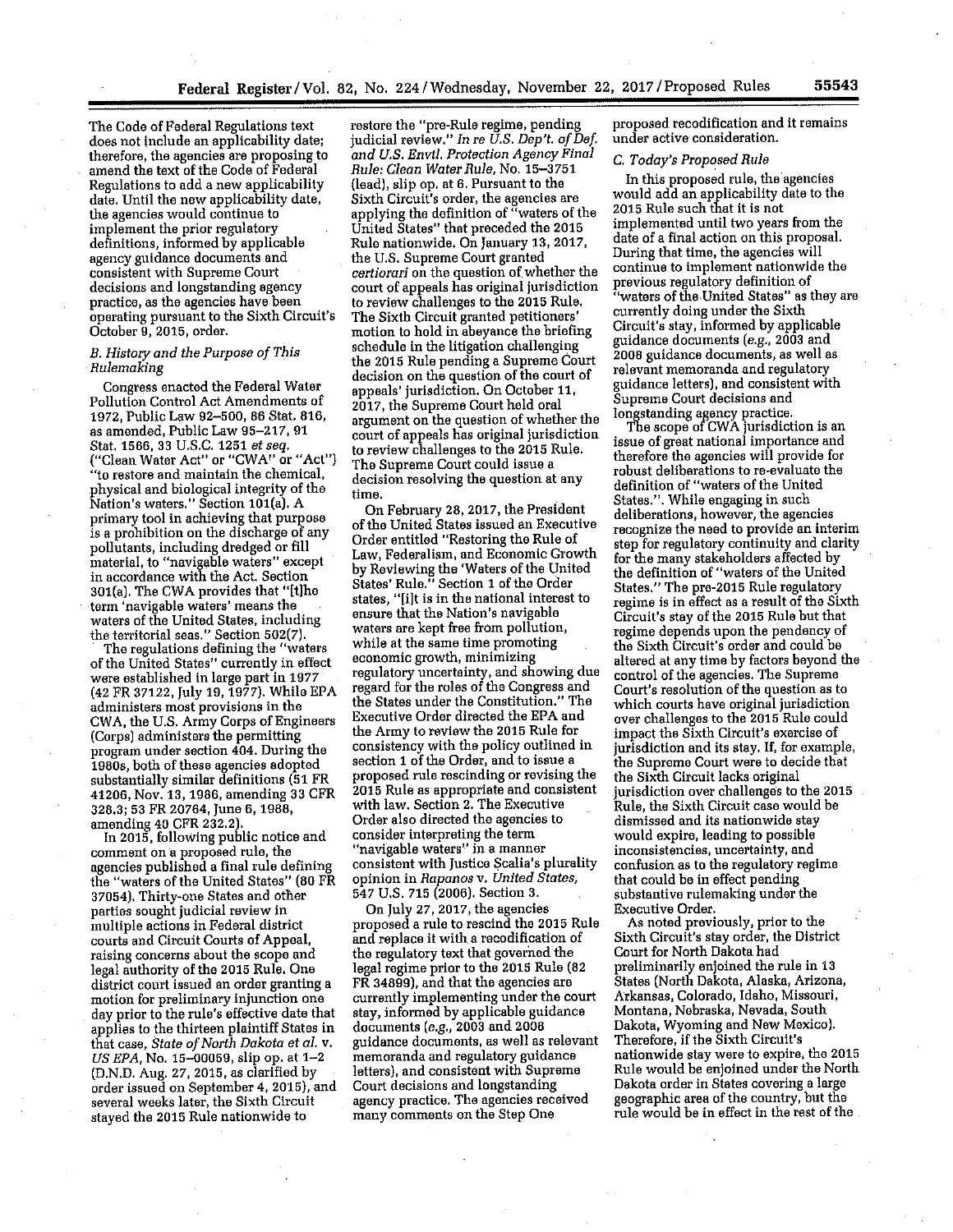country pending further judicial decision-making or substantive rulemaking under the Executive Order. Adding to the confusion that could be caused if the Sixth Circuit's nationwide stay of the 2015 Rule were to expire, there are multiple other district court cases pending on the 2015 Rule, including several where challengers have filed motions for preliminary injunctions. These cases-and the pending preliminary injunction motions-could be reactivated if the Supreme Court were to determine that the Sixth Circuit lacks original jurisdiction over challenges to the 2015 Rule.

In addition, if the Supreme Court were to decide that the courts of appeal do have original jurisdiction over challenges to the 2015 Rule, the litigation in the Sixth Circuit could resume and therefore control over which regulatory definition of "waters of the United States" is in effect while<br>the agencies engage in deliberations on the ultimate regulation could remain outside of the agencies. The proposed interim rule would establish a clear regulatory framework that could avoid the possible inconsistencies, uncertainty and confusion that could result from a Supreme Court ruling while the agencies reconsider the 2015 Rule. It would ensure that, during this interim period, the scope of CWA jurisdiction will be administered exactly the way it is now, and as it has been for many years prior to the promulgation of the 2015 Rule.

The agencies are proposing an applicability date two years after the date of publication of the final rule in order to ensure that there is sufficient time for the regulatory process for reconsidering the definition of "waters<br>of the United States" to be fully completed. The agencies are undertaking an extensive outreach effort to gather information and recommendations from States and tribes, regulated entities, academia, and the public. The geographic scope of the Clean Water Act is of great national interest and there were more than 680,000 public comments on the Step One proposed rule. The agencies continue to work as expeditiously as possible to complete the two-step rulemaking process. However, in light of the great interest in this rulemaking, the agencies are proposing an applicability date for the 2015 Rule that is two years after the publication date of the final rule to ensure that there is sufficient time for a consideration of the results of the outreach process, robust discussion with other federal agencies, an appropriate public comment period, and

consideration of the resulting comments during the Step Two rulemaking.

The agencies recognize that there may be some confusion because there is an existing proposal to rescind the 2015 Rule and replace it with the previous definition of "waters of the United States," as well as ongoing pre-proposal stakeholder outreach and engagement about the scope of the Step Two rulemaking that would substantively reconsider the definition of "waters of the United States." The comment period for the July Step One proposed rule is now closed and the agencies are considering those comments and developing the Step Two proposal. In light of the public interest in these rules and the length of time involved in these rulemakings, the agencies today are proposing this more narrowly targeted and focused interim rule to ensure the consistency of implementation of the definition of "waters of the United States" during this interim period. Because the request for comment is on such a narrow topic, and because a Supreme Court ruling could come at any time, the agencies believe that a short comment period is reasonable.

#### **II.** General Information

A. How can I get copies of this document and related information?

1. Docket. An official public docket for this action has been established under Docket ID No. EPA-HQ-OW-2017-0644. The official public docket consists of the documents specifically referenced in this action, and other information related to this action. The official public docket is the collection of materials that is available for public viewing at the OW Docket, EPA West, Room 3334, 1301 Constitution Ave. NW., Washington, DC 20004. This Docket Facility is open from 8:30 a.m. to 4:30 p.m., Monday through Friday, excluding legal holidays. The OW Docket telephone number is 202-566-2426. A reasonable fee will be charged for copies.

2. Electronic Access. You may access this Federal Register document electronically under the "Federal Register" listings at http:// www.regulations.gov. An electronic version of the public docket is available through EPA's electronic public docket and comment system, EPA Dockets. You may access EPA Dockets at http:// www.regulations.gov to view public comments as they are submitted and posted, access the index listing of the contents of the official public docket, and access those documents in the public docket that are available electronically. For additional

information about EPA's public docket, visit the EPA Docket Center homepage at http://www.epa.gov/epahome/ dockets.htm. Although not all docket materials may be available electronically, you may still access any of the publicly available docket materials through the Docket Facility.

#### B. What is the agencies' authority for taking this action?

The authority for this action is the Federal Water Pollution Control Act, 33 U.S.C. 1251, et seq., including sections 301, 304, 311, 401, 402, 404 and 501.

C. What are the economic impacts of this action?

The agencies have determined that there are no economic costs or benefits associated with this action. In light of the ongoing, complex litigation over the 2015 Rule, the agencies believe it is reasonable and appropriate for purposes of considering economic impacts for this proposal to presume that the legal status quo is likely to remain the same. This proposal, if finalized, would have the effect of providing the public with regulatory certainty while the agencies pursue a substantive rulemaking process. This proposal would eliminate one source of uncertainty for the regulated community as they consider investments. While the agencies recognize that there could be benefits associated with greater regulatory certainty, we are unable to quantify those benefits. The agencies have prepared a memorandum to the record to provide the public with information about this conclusion with respect to the potential economic impacts associated with this action. A copy of the memorandum is available in the docket for this action.

#### **III. Public Comments**

The agencies solicit comment as to whether it is desirable and appropriate to add an applicability date to the 2015 Rule. The agencies are proposing to establish an applicability date of two years after a final rule and seek comment on whether the time period should be shorter or longer, and whether adding the applicability date contributes to regulatory certainty. The agencies have prepared a memorandum to the record to provide the public with information about the activities envisioned in support of a comprehensive rulemaking process. A copy of the memorandum is available in the docket for this action.

Because the agencies propose to simply add the applicability date and ensure continuance of the legal status quo and because it is a temporary,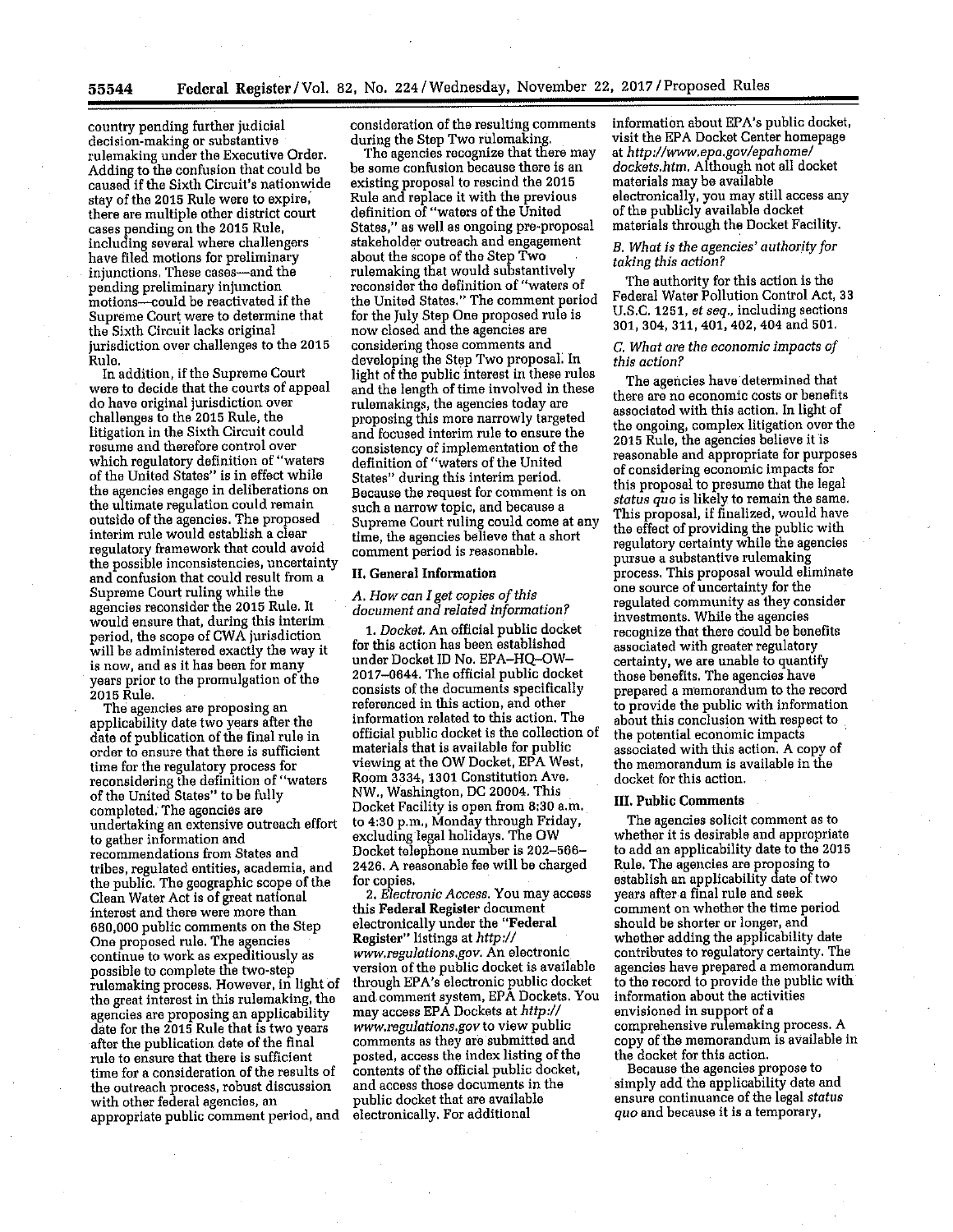interim measure pending substantive rulemaking, the agencies believe that a short comment period is reasonable. In addition, please note that this proposed rulemaking does not undertake any substantive reconsideration of the pre-2015 "waters of the United States" definition nor are the agencies soliciting comment on the specific content of those longstanding regulations. See P&V Enterprises v. Corps of Engineers, 516 F.3d 1021.1023-24 (D.C. Cir. 2008). For the same reason, the agencies are not at this time soliciting comment on the scope of the definition of "waters of the United States" that the agencies should ultimately adopt in the Step Two rule in this process, as the agencies will address those issues as appropriate, including those related to the 2015 Rule, in the notice and comment rulemaking to consider adopting a revised definition of "waters of the United States" in light of the February 28, 2017, Executive Order. The agencies do not intend to engage in substantive re-evaluation of the definition of "waters of the United States" until the Step Two rulemaking. See P&V, 516 F.3d at 1025-26.

#### IV. Statutory and Executive Order **Reviews**

A. Executive Order 12866: Regulatory Planning and Review; and Executive Order 13563: Improving Regulation and Regulatory Review

This action is a significant regulatory action because policy issues with respect to the definition of "waters of the United States" are novel for purposes of Executive Order 12866 and it was submitted to the Office of Management and Budget (OMB) for review. It is not an economically significant action. Any changes made in response to OMB recommendations have been documented in the docket.

In addition, the agencies prepared a memorandum to the record regarding analysis of the potential economic impacts associated with this action. The agencies have determined that there are no costs or benefits associated with this action. This action would simply add an applicability date to the 2015 Rule which is stayed nationwide and the legal status quo continues to remain in place. A copy of the memorandum is available in the docket for this action.

#### B. Executive Order 13771: Reducing Regulation and Controlling Regulatory Costs

This action is not expected to be subject to Executive Order 13771 because this proposed rule is expected to result in no additional costs.

#### C. Paperwork Reduction Act (PRA)

This proposed rule does not involve any information collection activities subject to the PRA, 44 U.S.C. 3501 et seo.

# D. Regulatory Flexibility Act (RFA)

We certify that this action will not have a significant economic impact on a substantial number of small entities under the RFA. In making this determination, the impact of concern is any significant adverse economic impact on small entities. An agency may certify that a rule will not have a significant economic impact on a substantial number of small entities if the rule relieves regulatory burden, has no net burden or otherwise has a positive economic effect on the small entities subject to the rule. This action would simply add an applicability date to the 2015 Rule which is stayed nationwide and the legal status quo continues to remain in place. We have therefore concluded that this action will not have a significant impact on small entities. This analysis is contained in a memorandum to the record, which is available in the docket for this action.

#### E. Unfunded Mandates Reform Act  $(UMRA)$

This action does not contain an unfunded mandate of \$100 million or more as described in UMRA, 2 U.S.C. 1531-1538, and does not significantly or uniquely affect small governments. The action imposes no enforceable duty on any state, local or tribal governments or the private sector. The definition of "waters of the United States" applies broadly to all CWA programs.

#### F. Executive Order 13132: Federalism

This action does not have federalism implications. It will not have substantial direct effects on the states, on the relationship between the national government and the states, or on the distribution of power and responsibilities among the various levels of government.

#### G. Executive Order 13175: Consultation and Coordination With Indian Tribal Governments

This action does not have Tribal implications, as specified in Executive Order 13175. This action would simply add an applicability date to the 2015 Rule which is stayed nationwide and the legal status quo continues to remain in place. Thus, Executive Order 13175 does not apply to this action.

#### H. Executive Order 13045: Protection of Children From Environmental Health **Risks and Safety Risks**

The agencies interpret Executive Order 13045 as applying only to those regulatory actions that concern environmental health or safety risks that the agencies have reason to believe may disproportionately affect children, per the definition of "covered regulatory action" in section 2-202 of the Executive Order. This action is not subject to Executive Order 13045 because it does not concern an environmental health risk or safety risk.

#### I. Executive Order 13211: Actions **Concerning Regulations That** Significantly Affect Energy Supply, Distribution, or Use

This action is not a "significant energy action" because it is not likely to have a significant adverse effect on the supply, distribution or use of energy. This action would simply add an applicability date to the 2015 Rule which is stayed nationwide and the legal status quo continues to remain in place.

#### J. National Technology Transfer and Advancement Act (NTTAA)

This rulemaking does not involve technical standards.

K. Executive Order 12898: Federal Actions To Address Environmental Justice in Minority Populations and Low-Income Populations

The agencies believe that this action is not subject to Executive Order 12898 (59 FR 7629, February 16, 1994) because it does not establish an environmental health or safety standard. This is a proposal to add an applicability date to the 2015 Rule. The agencies believe it is more appropriate to consider the impact on minority and low-income populations in the context of possible substantive changes as part of any reconsideration of the 2015 Rule.

#### **List of Subjects**

#### 33 CFR Part 328

Environmental protection, Administrative practice and procedure, Intergovernmental relations, Navigation, Water pollution control, Waterways.

#### 40 CFR Parts 110, 112, 116, 117, 122, 230, 232, 300, 302, and 401

Environmental protection, Water pollution control.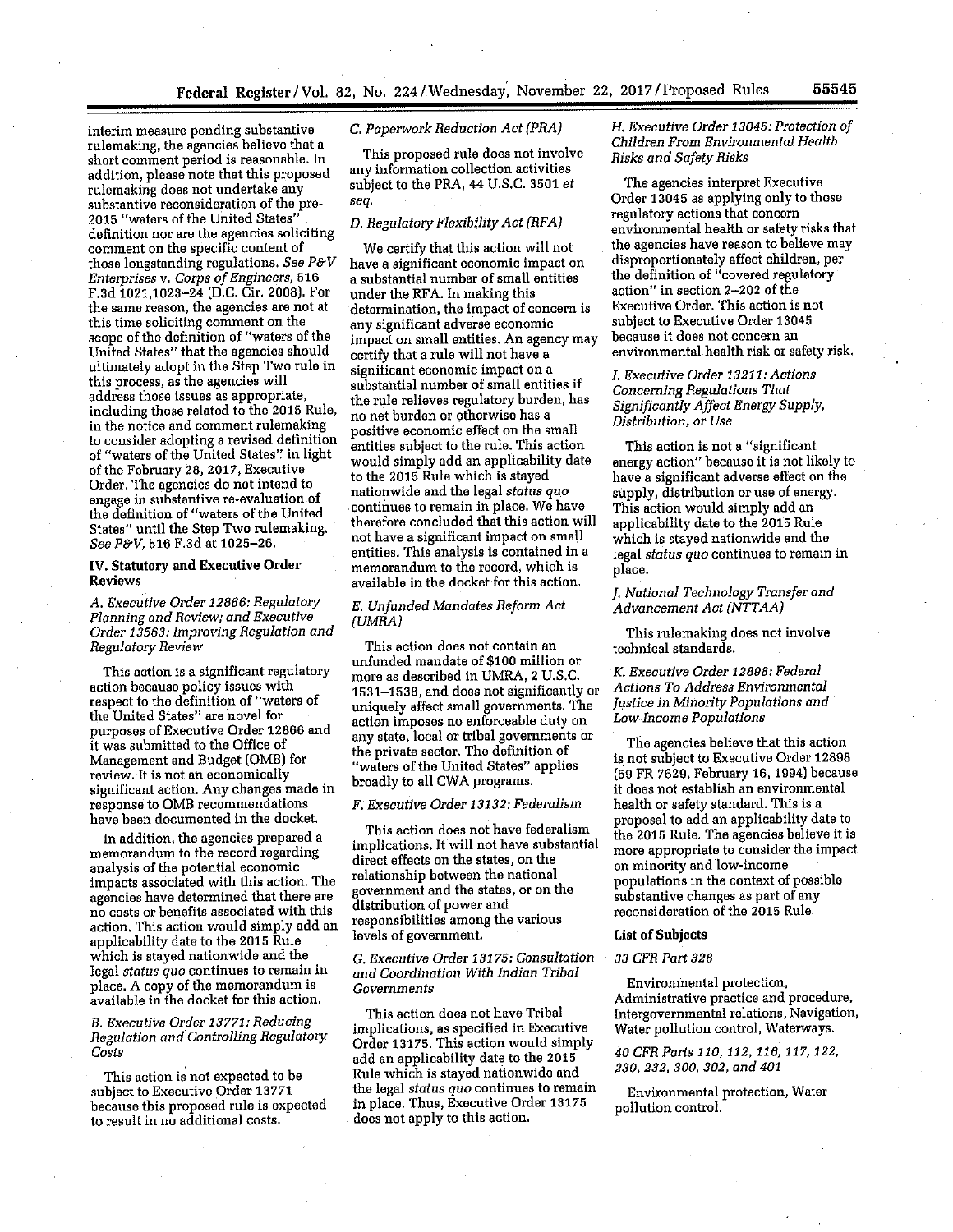55546

Dated: November 16, 2017.

E. Scott Pruitt,

Administrator, Environmental Protection Agency.

Dated: November 16, 2017.

Rvan A. Fisher,

Acting Assistant Secretary of the Army (Civil Works).

#### **Title 33-Navigation and Navigable** Waters

For the reasons set out in the preamble, title 33, chapter II of the Code of Federal Regulations is proposed to be amended as follows:

### **PART 328-DEFINITION OF WATERS** OF THE UNITED STATES

1. The authority citation for part 328 continues to read as follows:

Authority: 33 U.S.C. 1251 et seq.

2. Section 328.3 is amended by adding paragraph (e) to read as follows:

#### §328.3 Definitions.

(e) Applicability date. Paragraphs (a) through (c) of this section are applicable beginning on [DATE TWO YEARS AFTER DATE OF PUBLICATION OF FINAL RULE IN THE Federal Register].

#### **Title 40-Protection of Environment**

For reasons set out in the preamble, title 40, chapter I of the Code of Federal Regulations is proposed to be amended as follows:

#### PART 110-DISCHARGE OF OIL

3. The authority citation for part 110 continues to read as follows:

Authority: 33 U.S.C. 1251 et seq., 33 U.S.C. 1321(b)(3) and (b)(4) and 1361(a); E.O. 11735, 38 FR 21243, 3 CFR parts 1971-1975 Comp., p. 793.

 $\blacksquare$  4. Section 110.1 is amended by adding paragraph (4) to the definition of<br>"Navigable waters" to read as follows:

#### §110.1 Definitions.

Navigable waters \* \* \* (4) Applicability date. This definition is applicable beginning on [DATE TWO YEARS AFTER DATE OF PUBLICATION OF FINAL RULE IN THE Federal Register].

#### **PART 112-OIL POLLUTION PREVENTION**

 $\blacksquare$  5. The authority citation for part 112 continues to read as follows:

Authority: 33 U.S.C. 1251 et seq.

 $\blacksquare$  6. Section 112.2 is amended by adding paragraph (4) to the definition of<br>"Navigable waters" to read as follows:

#### §112.2 Definitions.

 $\star$ 

Navigable waters \* \* \* (4) Applicability date. This definition is applicable beginning on [DATE TWO YEÂRS AFTER DATE OF PUBLICATION OF FINAL RULE IN THE Federal Register].

#### PART 116-DESIGNATION OF **HAZARDOUS SUBSTANCES**

 $\blacksquare$  7. The authority citation for part 116 continues to read as follows:

Authority: 33 U.S.C. 1251 et seq.

8. Section 116.3 is amended by adding paragraph (4) to the definition of<br>"Navigable waters" to read as follows:

#### §116.3 Definitions.

Navigable waters \* \* \* (4) Applicability date. This definition is applicable beginning on [DATE TWO YEARS AFTER DATE OF PUBLICATION OF FINAL RULE IN THE Federal Register].

#### **PART 117-DETERMINATION OF REPORTABLE QUANTITIES FOR HAZARDOUS SUBSTANCES**

9. The authority citation for part 117 continues to read as follows:

Authority: 33 U.S.C. 1251 et seq., and Executive Order 11735, superseded by Executive Order 12777, 56 FR 54757.

10. Section 117.1 is amended by adding paragraph (i)(4) to read as follows:

#### §117.1 Definitions.

(i) \* \* \* (4) Applicability date. This paragraph (i) is applicable beginning on [DATE TWO YEARS AFTER DATE OF PUBLICATION OF FINAL RULE IN THE Federal Register].

#### **PART 122-EPA ADMINISTERED** PERMIT PROGRAMS: THE NATIONAL POLLUTANT DISCHARGE **ELIMINATION SYSTEM**

11. The authority citation for part 122 continues to read as follows:

Authority: The Clean Water Act, 33 U.S.C. 1251 et seq.

12. Section 122.2 is amended by adding paragraph (4) to the definition of "Waters of the United States" read as follows:

#### §122.2 Definitions.

 $\mathbf{r}$ 

Navigable waters \* \* \* (4) Applicability date. This definition

is applicable beginning on [DATE TWO] YEÂRS AFTER DATE OF PUBLICATION OF FINAL RULE IN THE Federal Register].

 $\star$ 

#### PART 230-SECTION 404(b)(1) **GUIDELINES FOR SPECIFICATION OF** DISPOSAL SITES FOR DREDGED OR **FILL MATERIAL**

■ 13. The authority citation for part 230 continues to read as follows:

Authority: 33 U.S.C. 1251 et seq.

14. Section 230.3 is amended by adding paragraph (o)(4) to read as follows:

#### §230.3 Definitions.

 $\star$  $\star$ (o) \* \* \*

(4) Applicability date. This paragraph (o) is applicable beginning on [DATE] TWO YEARS AFTER DATE OF PUBLICATION OF FINAL RULE IN THE Federal Register].

#### PART 232-404 PROGRAM DEFINITIONS; EXEMPT ACTIVITIES **NOT REQUIRING 404 PERMITS**

■ 15. The authority citation for part 232 continues to read as follows:

Authority: 33 U.S.C. 1251 et seq.

■ 16. Section 232.2 is amended by adding paragraph (4) to the definition of "Waters of the United States" to read as follows:

#### §232.2 Definitions.

Waters of the United States \* \* \* (4) Applicability date. This definition is applicable beginning on [DATE TWO YEÂRS AFTER DATE OF PUBLICATION OF FINAL RULE IN THE Federal Register].

#### PART 300-NATIONAL OIL AND **HAZARDOUS SUBSTANCES** POLLUTION CONTINGENCY PLAN

17. The authority citation for part 300 continues to read as follows:

Authority: 33 U.S.C. 1321(d); 42 U.S.C. 9601-9657; E.O. 13626, 77 FR 56749, 3 CFR, 2013 Comp., p. 306; E.O. 12777, 56 FR 54757, 3 CFR, 1991 Comp., p. 351; E.O. 12580, 52<br>FR 2923, 3 CFR, 1987 Comp., p. 193.

 $\blacksquare$  18. Section 300.5 is amended by adding paragraph (4) to the definition of "Navigable waters" to read as follows: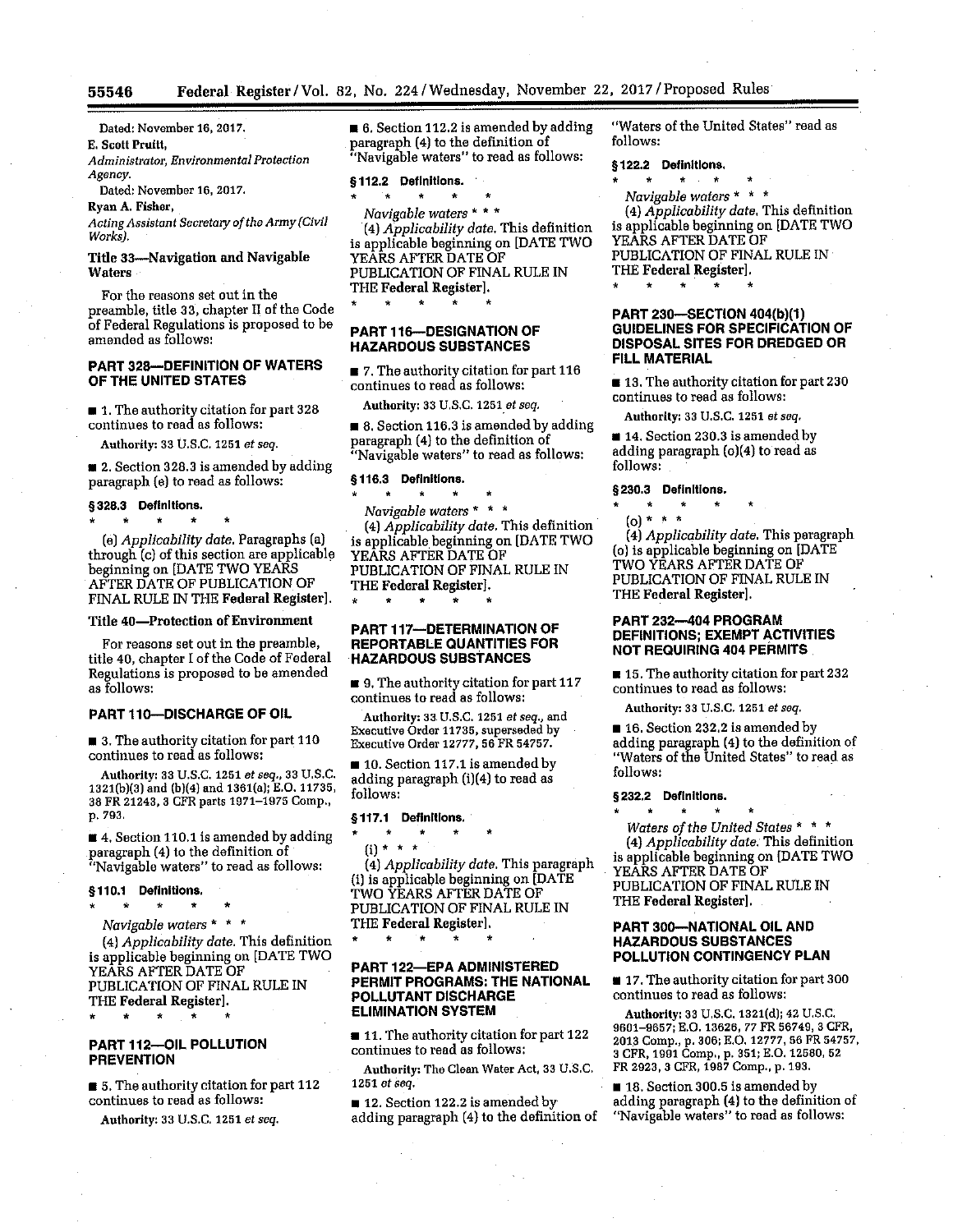Federal Register/Vol. 82, No. 224/Wednesday, November 22, 2017/Proposed Rules

§300.5 Definitions.  $\mathbf{r}$ 

Navigable waters \* \* (4) Applicability date. This definition is applicable beginning on [DATE TWO YEARS AFTER DATE OF PUBLICATION OF FINAL RULE IN THE Federal Register].

19. In appendix E to part 300, section 1.5 Definitions is amended by adding paragraph (4) to the definition of "Navigable waters" to read as follows:

**Appendix E to Part 300-Oil Spill** Response

 $1.5 * * *$ 

Navigable waters \* \* \*

(4) Applicability date. This definition is applicable beginning on [DATE TWO YEARS AFTER DATE OF PUBLICATION OF FINAL RULE IN THE Federal Register].

#### PART 302-DESIGNATION, **REPORTABLE QUANTITIES, AND NOTIFICATION**

20. The authority citation for part 302 continues to read as follows:

Authority: 33 U.S.C. 1251 et seq.

21. Section 302.3 is amended by adding paragraph (4) to the definition of<br>"Navigable waters" to read as follows:

#### §302.3 Definitions.

Navigable waters \* \* \* (4) Applicability date. This definition

is applicable beginning on (DATE TWO YEÂRS AFTER DATE OF PUBLICATION OF FINAL RULE IN THE Federal Register].  $\star$ 

#### **PART 401-GENERAL PROVISIONS**

22. The authority citation for part 401 continues to read as follows:

Authority: 33 U.S.C. 1251 et seq.

■ 23. Section 401.11 is amended by adding paragraph (1)(4) to read as follows:

#### §401.11 General definitions.

 $(1) *$ 

(4) Applicability date. This paragraph (l) is applicable beginning on [DATE TWO YEARS AFTER DATE OF PUBLICATION OF FINAL RULE IN THE Federal Register].

 $\mathbf{A}$  .  $\star$  $\mathbf{r}$ 

[FR Doc. 2017-25321 Filed 11-21-17; 8:45 am] BILLING CODE 6560-50-P

### DEPARTMENT OF VETERANS **AFFAIRS**

#### 38 CFR Part 17

**RIN 2900-AP20** 

#### **Third Party Billing for Medical Care** Provided Under Special Treatment **Authorities**

**AGENCY:** Department of Veterans Affairs. ACTION: Proposed rule.

**SUMMARY:** The Department of Veterans Affairs (VA) proposes to amend its medical regulations to clarify that VA will not bill third party payers for care and services provided by VA under certain statutory provisions, which we refer to as "special treatment<br>authorities." These special treatment<br>authorities direct VA to provide care and services to veterans based upon discrete exposures or experiences that occurred during active military, naval, or air service. VA is authorized, but not required by law, to recover or collect charges for care and services provided to veterans for non-service connected disabilities. This proposed rule would establish that VA would not exercise its authority to recover or collect reasonable charges from third party payers for care and services provided under the special treatment authorities. DATES: Comments must be received by VA on or before January 22, 2018. **ADDRESSES:** Written comments may be submitted by email through http:// www.regulations.gov; by mail or handdelivery to Director, Regulations Management (00REG), Department of Veterans Affairs, 810 Vermont Avenue NW., Room 1063B, Washington, DC 20420; or by fax to (202) 273-9026 (this is not a toll-free number). Comments should indicate that they are submitted in response to "RIN 2900-AP20, Third Party Billing for Medical Care Provided under Special Treatment Authorities." Copies of comments received will be available for public inspection in the Office of Regulation Policy and Management, Room 1063B, between the hours of 8:00 a.m. and 4:30 p.m. Monday through Friday (except holidays). Please call (202) 461-4902 for an appointment (this is not a toll-free number). In addition, during the comment period, comments may be viewed online through the Federal Docket Management System (FDMS) at http://www.regulations.gov.

FOR FURTHER INFORMATION CONTACT: Joseph Duran, Director, Policy and Planning VHA Office of Community Care (10D1A1), Veterans Health Administration, Department of Veterans

Affairs, 810 Vermont Avenue NW., Washington, DC 20420, (303-370-1637). (This is not a toll-free number.)

SUPPLEMENTARY INFORMATION: Many veterans enrolled in VA's health care system also have private insurance. VA is authorized by law under 38 U.S.C. 1729 to recover or collect reasonable charges from third parties under certain situations for care and services provided for non-service-connected disabilities. For example. VA may recover or collect such charges when a veteran requires medical care following a motor vehicle accident or an injury at work. 38 U.S.C.  $1729(a)(2)(A)$ –(B). These provisions are reflected in regulation at 38 CFR 17.101. VA does not have authority to recover or collect charges from third parties for care or services provided for serviceconnected disabilities.

Under the statutes referred to as the special treatment authorities, which are codified at 38 U.S.C. 1710(a)(2)(F) and (e), 1720D, and 1720E, VA provides care and services to veterans for conditions and disabilities that are related to certain exposures or experiences during active military, naval, or air service, regardless of whether such condition or disability is formally adjudicated by the Veterans Benefits Administration (VBA) to be service-connected. Specifically, these statutory provisions do not expressly refer to the conditions or disabilities resulting from such exposures or experiences as serviceconnected. Therefore, if veterans meet the eligibility criteria of these discrete categories in law, they receive the health care benefits enumerated in the special treatment authorities. A brief description of each of the special treatment authorities follows.

Subject to the availability of appropriations, under 38 U.S.C. 1710(a)(2)(F), VA provides hospital care and medical services, and may furnish nursing home care, to veterans who were exposed to a toxic substance, radiation, or other conditions identified in 38 U.S.C. 1710(e) for the treatment of the disabilities described in subsection (e). More specifically, subject to the requirements in 38 U.S.C. 1710(e)(2)-(4), such care and services are available under 38 U.S.C. 1710(a)(2)(F) and 1710(e) (at no cost to the veteran) as follows:

• For the treatment of any disability of a Vietnam-era, herbicide-exposed veteran, notwithstanding that there is insufficient medical evidence to conclude that such disability may be associated with such exposure;

• For the treatment of any disease specified by 38 U.S.C.  $1112(c)(2)$  or for which the Secretary, based on the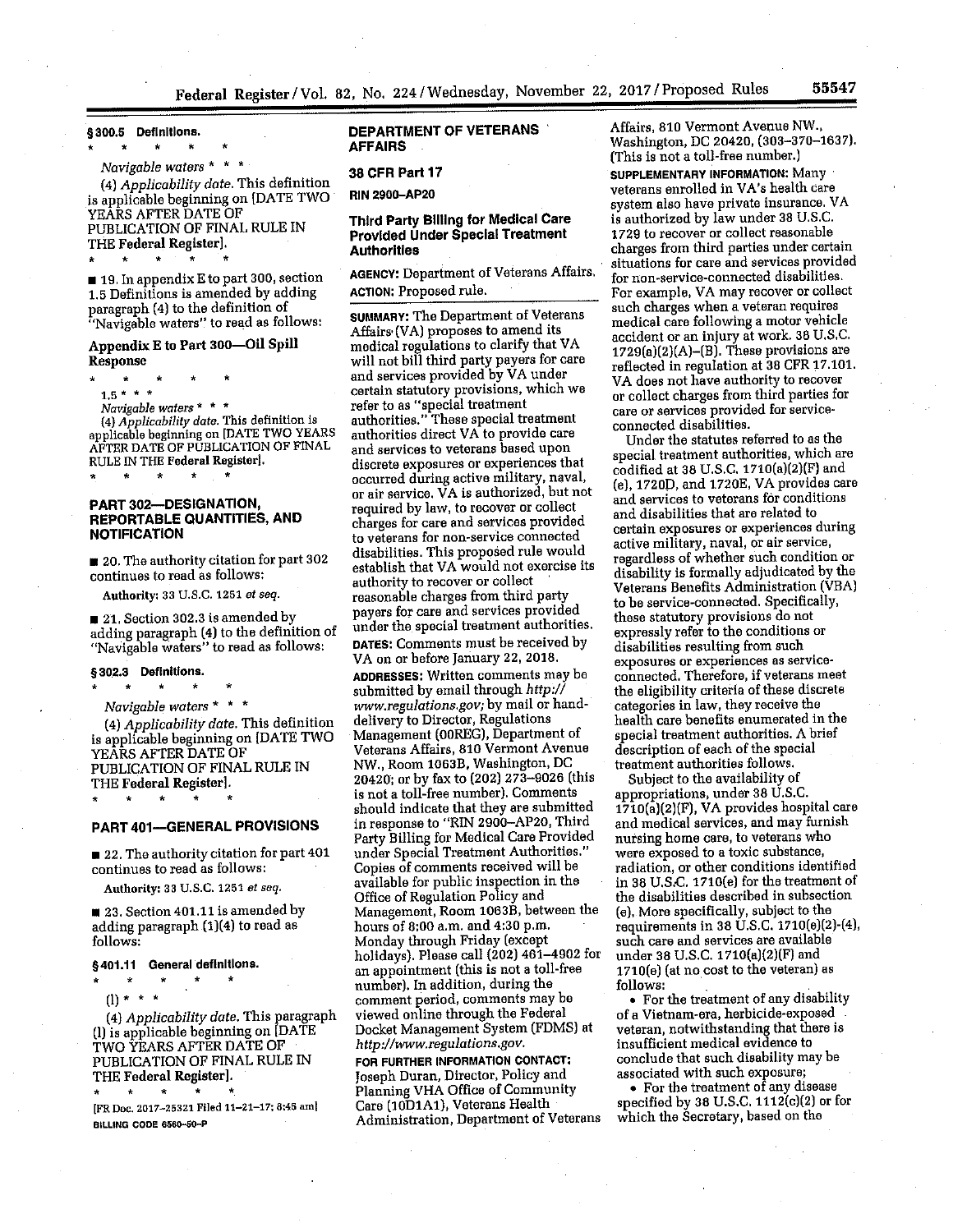16-0299 NATIONAL ASSOCIATION OF MANUFACTURERS DEPT. OF DEFENSE, ET AL.

> ANDREW D. BING DEPUTY SOLICITOR GENERAL THE CAPITOL ALBANY, NY 12224 518-776-2038 ANDREW.BING@AG.NY.GOV

TIMOTHY S. BISHOP (E-Mail) MAYER BROWN, LLP 1999 K STREET, NW WASHINGTON , DC 20006 202-263-3000 TBISHOP@MAYERBROWN.COM

KRISTY A. N. BULLEIT HUNTON & WILLIAMS LLP 2200 PENNSYLVANIA AVENUE, NW WASHINGTON, DC 20037 202-955-1500 KBULLEIT@HUNTON.COM

ERIC CITRON GOLDSTEIN & RUSSELL, P.C. 7475 WISCONSIN AVENUE, SUITE 850 BETHESDA, MD 20814 202-362-0636 ECITRON@GOLDSTEINRUSSELL.COM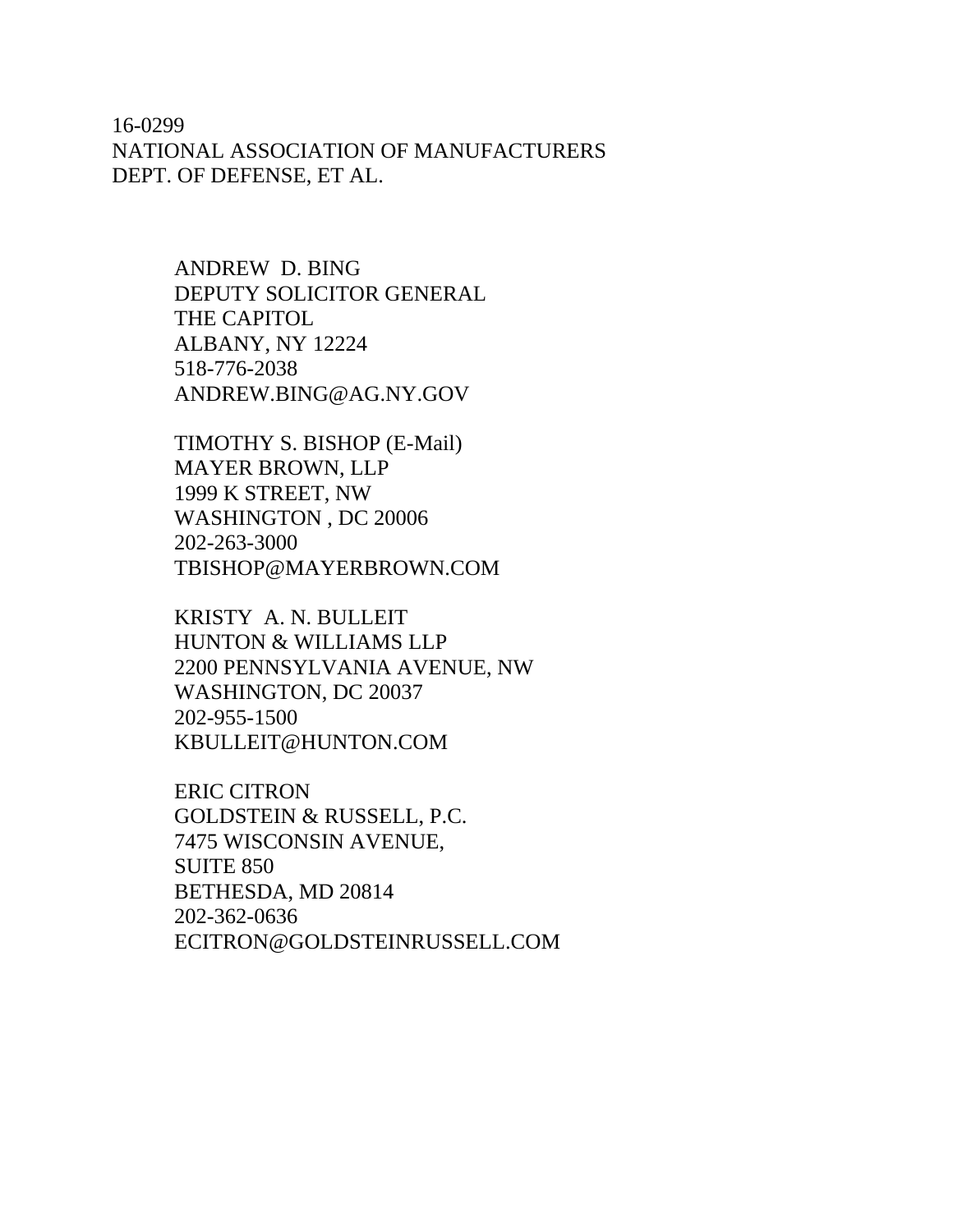WILLIAM S. CONSOVOY CONSOVOY MCCARTHY PARK PLLC 3033 WILSON BLVD. SUITE 700 ARLINGTON, VA 22201 703-243-9423 WILL@CONSOVOYMCCARTHY.COM

KIMBERLY S. HERMANN (Mailed) SOUTHEASTERN LEGAL FOUNDATION, INC. 2255 SEWELL MILL ROAD SUITE 320 MARIETTA, GA 30062 770-977-2131 KHERMANN@SOUTHEASTERNLEGAL.ORG

M. REED HOPPER (E-Mail) PACIFIC LEGAL FOUNDATION 930 G STREET SACRAMENTO, CA 95814 916-419-7111

RICHARD A. HORDER (Mailed) KAZMAREK MOWREY CLOUD LAWSTER LLP 1230 PEACHTREE STREET SUITE 3600 ATLANTA , GA 30309 RHORDER@KMCLLAW.COM

ALLISON M. LAPLANTE LEWIS & CLARK LAW SCHOOL EARTHRISE LAW CENTER 10015 S.W. TERWILLIGER BOULEVARD PORTLAND, OR 97219 503-768-6894 LAPLANTE@LCLARK.EDU